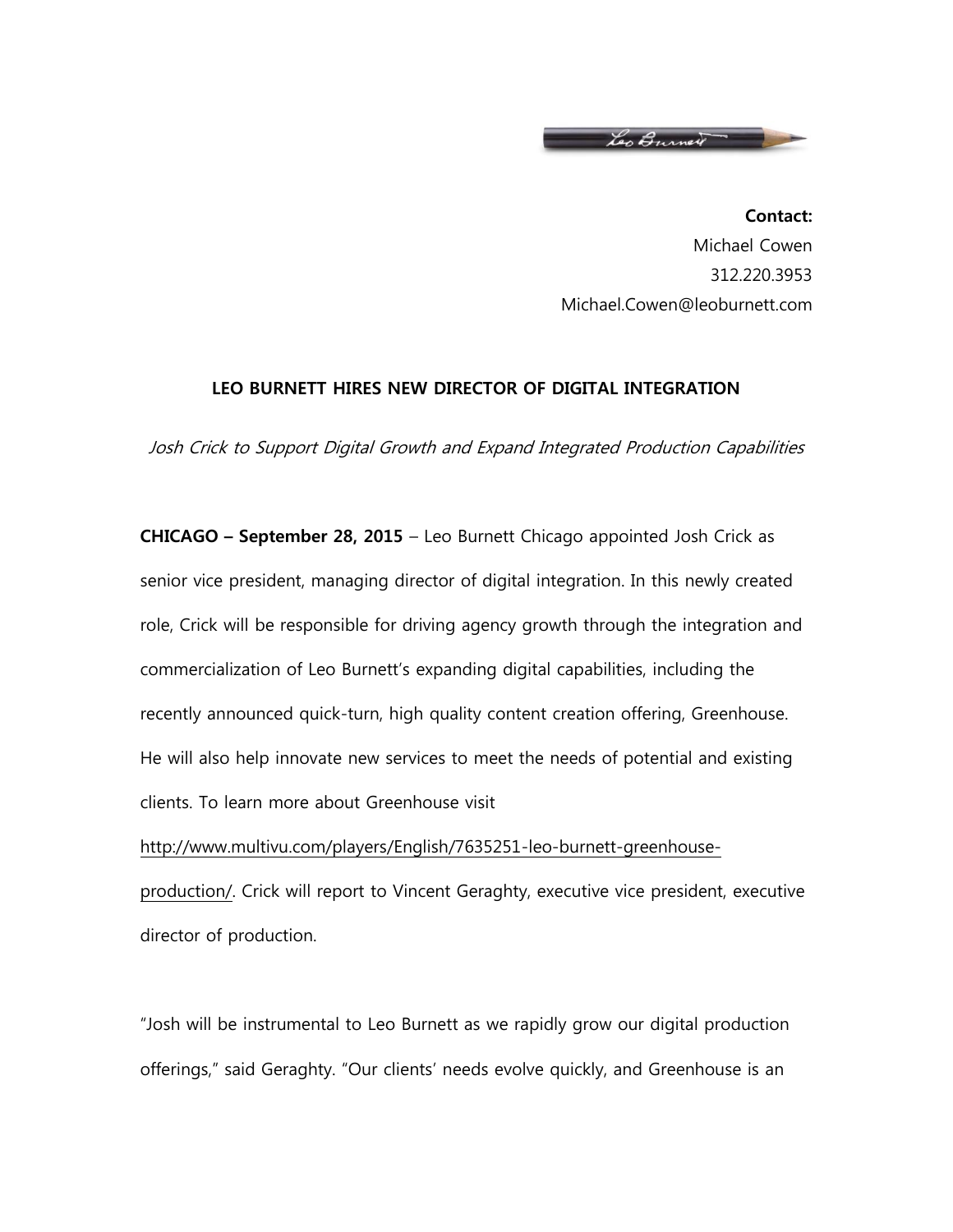example of our commitment to adding relevant capabilities and services to help those clients adapt and grow their businesses."

Crick joins Leo Burnett Chicago from David and Goliath in Los Angeles where he led the agency's digital practice throughout the past three years. He also worked on the new-business team, helping them with notable wins such as Zico, LG Mobile and Jack in the Box.

"I'm excited to join a legendary agency of storytellers and help them integrate emerging technologies, capabilities and resources to deliver great work for our clients," said Crick. "Greenhouse is an excellent example of an industry-leading approach to creating good, on-brand creative fast. It's the first of many exciting announcements we will have in the coming months regarding the advancement of our digital offerings."

## **About Leo Burnett Worldwide**

[Leo Burnett Worldwide](http://leoburnett.com/) believes in using creativity to drive dynamic business change for its clients. Through a HumanKind approach to marketing, the agency puts a brand's purpose at the center of communications to transform human behavior. Part of the [Publicis Groupe,](http://www.publicisgroupe.com/) Leo Burnett Worldwide is one of the world's largest agency networks with 85 offices and more than 8,000 employees. The global agency works with some of the world's most valued brands including Coca-Cola, Fiat, Kellogg's, Kraft, McDonald's, Nintendo, P&G, Samsung and Tata among others. For the past six years, Leo Burnett has been ranked #1 in "New World Thinking" by The Gunn Report and was named an Agency to Watch on Advertising Age's 2015 A-List. In 2015, Leo Burnett was named "Network of the Year" at the International ANDY Awards, Art Directors Club, AdFest, Dubai Lynx, International YoungGuns Awards and AWARD